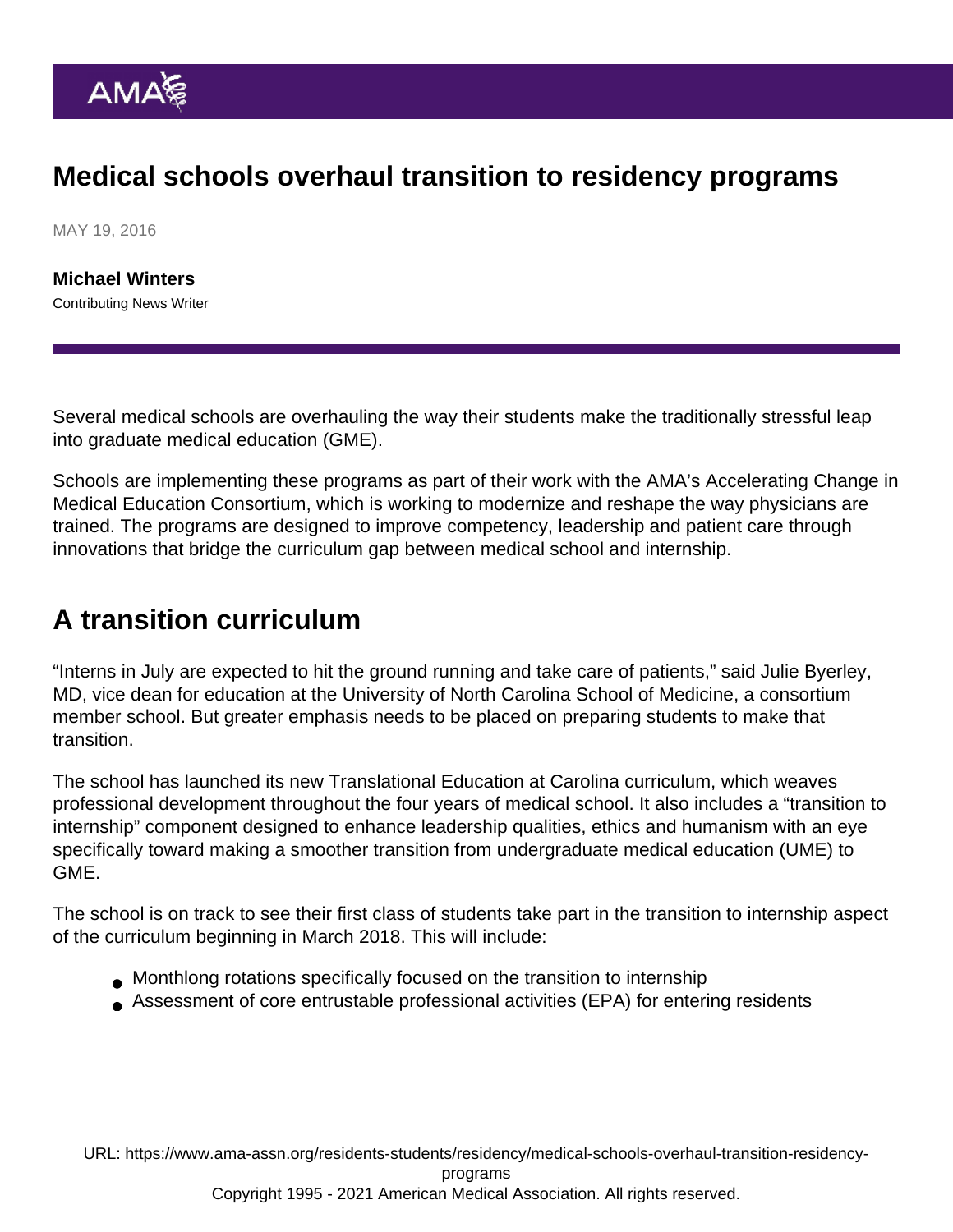More leadership education, enabling students to take on leadership roles sooner asresidents

Dr. Byerley said the updated transition plan promises fewer medical errors, better care and a priceless opportunity to shape the future of medical education.

# Focusing on patient safety

Michigan State University College of Osteopathic Medicine, also a member of the consortium, is considering the transition to residency through the lens of patient safety.

An emphasis on safety education begins in the first year of medical school under its new program and continues into clerkship and residency. The goal is to enable students to use their undergraduate understanding of safety as a springboard to residency research projects on the same topic.

"We hope to demonstrate that students can and should be valued elements of the overall goal of patient safety," said Saroj Misra, DO, associate professor of family and community medicine at Michigan State.

So far, there is little training on patient safety at the undergraduate level and little effort to use a safety curriculum that bridges the transition from medical school to residency, Michigan State faculty who are leading the school's curricular innovations say. While there is little evidence to date that longitudinal approaches to safety will have a positive impact, Dr. Misra said, they intend to discover if it does.

With the use of a formalized curriculum involving validated modules combined with mock cases, Michigan State is training students to detect and react to medical errors. Students learn to identify errors, identify the stages of treatment most prone to errors, examine causes and communicate with the families of patients. The training involves such elements as how to apologize and how to conduct a root cause analysis.

## Embedding students in the care setting

At Ohio University Heritage College of Osteopathic Medicine, another consortium member, physician educators are laying the foundation for a seamless transition to internship by embedding students in patient-centered medical homes in Cleveland.

"The impetus is, we need to be looking for more efficiency in education, just like we need to look for more efficiency in care," said Isaac Kirstein, DO, dean of the college.

URL: [https://www.ama-assn.org/residents-students/residency/medical-schools-overhaul-transition-residency](https://www.ama-assn.org/residents-students/residency/medical-schools-overhaul-transition-residency-programs)[programs](https://www.ama-assn.org/residents-students/residency/medical-schools-overhaul-transition-residency-programs) Copyright 1995 - 2021 American Medical Association. All rights reserved.